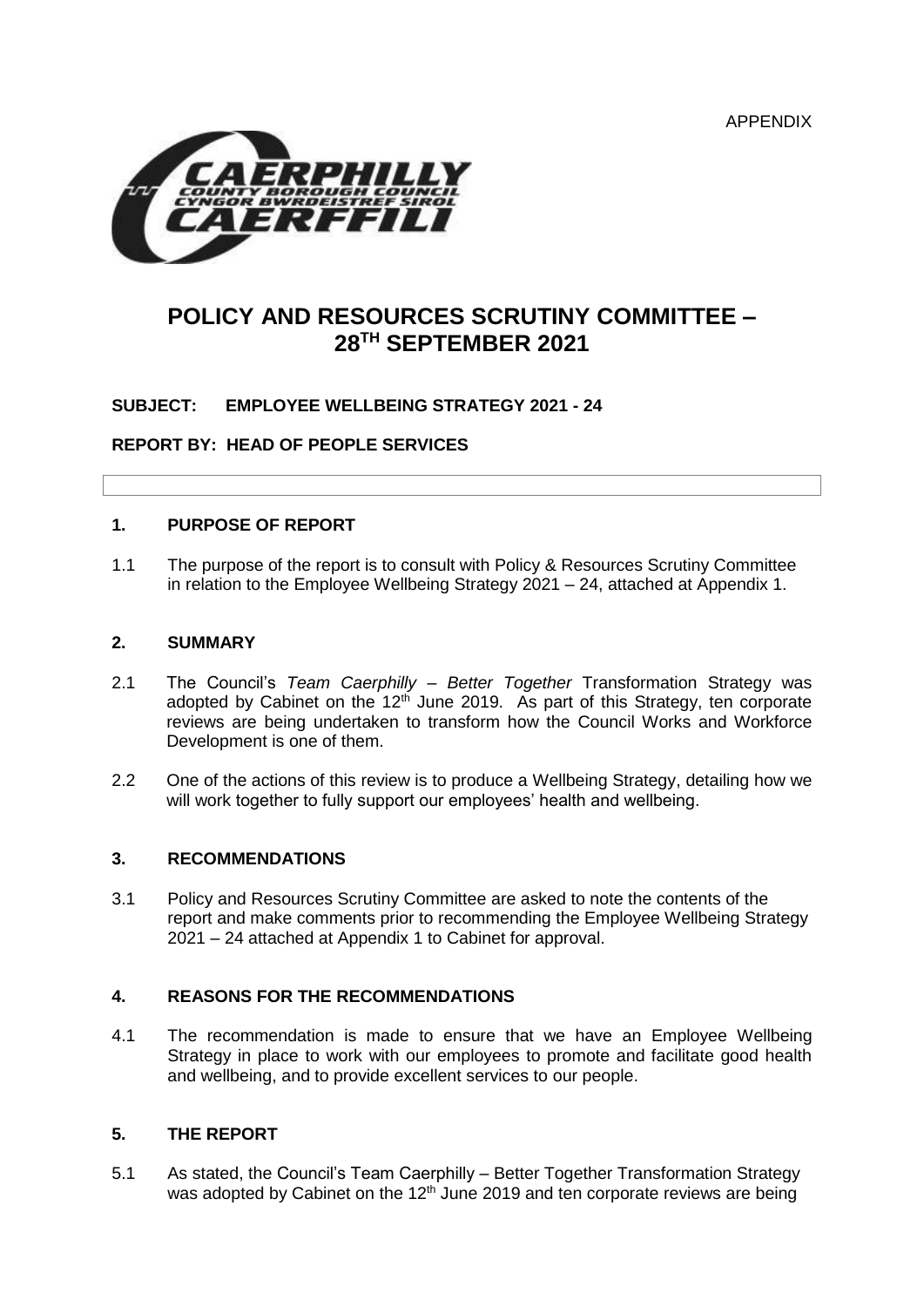undertaken to transform how the Council works and Workforce Development is one of them.

- 5.2 The Employee Wellbeing Strategy 2021 24 (attached at Appendix 1), acknowledges that the importance of employee health and wellbeing has become more widely recognised over the past decade. In particular there is increasing concern about mental health, and the growing pressures people face living and working in today's world. We also cannot underestimate the ongoing impact Covid may have on people.
- 5.3 Employee wellbeing is critical for business performance. A healthy workplace, that promotes a state of contentment, benefits both employees and the organisation.
- 5.4 The workplace can be an effective place to improve the wellbeing of individuals, families and communities. It can offer financial security, social connections and a sense of belonging, meaning and purpose. Our employees spend a significant amount of time in work so we have a critical role to play in the wellbeing of our workforce.
- 5.5 This is an ambitious Strategy and comprehensive in content with key priorities highlighted. It details how we achieve our vision: 'Working together to fully support our employees' health and wellbeing.'
- 5.6 Together with the actions and objectives prioritised in our Strategic Equality Plan 2020 - 2024, Workforce Development Strategy 2021 - 24, Sports & Recreation Strategy 2019 - 2029 and Green Infrastructure Strategy 2020, the effective implementation of this Employee Wellbeing Strategy will be fundamental to ensuring that wellbeing lies at the core of how the Council fulfils its strategic aims, conducts operations and delivers excellent services to our communities.
- 5.7 The Council's HR polices confirm that employees are our most valuable asset and recognise the importance of supporting the wellbeing of our employees when they are at work or absent due to sickness and ill health. Our people are at the very heart of everything we do. Our continuing success as a Council will be dependent on us promoting and facilitating good health and wellbeing, to enable us to provide excellent services to our communities. This Wellbeing Strategy reinforces this.
- 5.8 We have also taken account of the responses to the employee survey when developing this Strategy.
- 5.9 Under this Strategy, we will work collaboratively to support the health and wellbeing of our employees and to address the challenges identified within the Strategy and also any others that may arise.

## 5.10 **Conclusion**

The Council's clear commitment to employee wellbeing is now captured in the Employee Wellbeing Strategy 2021 – 24, to ensure that we work with our employees to promote and facilitate good health and wellbeing, to provide excellent services to our people.

#### 6. **ASSUMPTIONS**

6.1 There are no assumptions made within this report.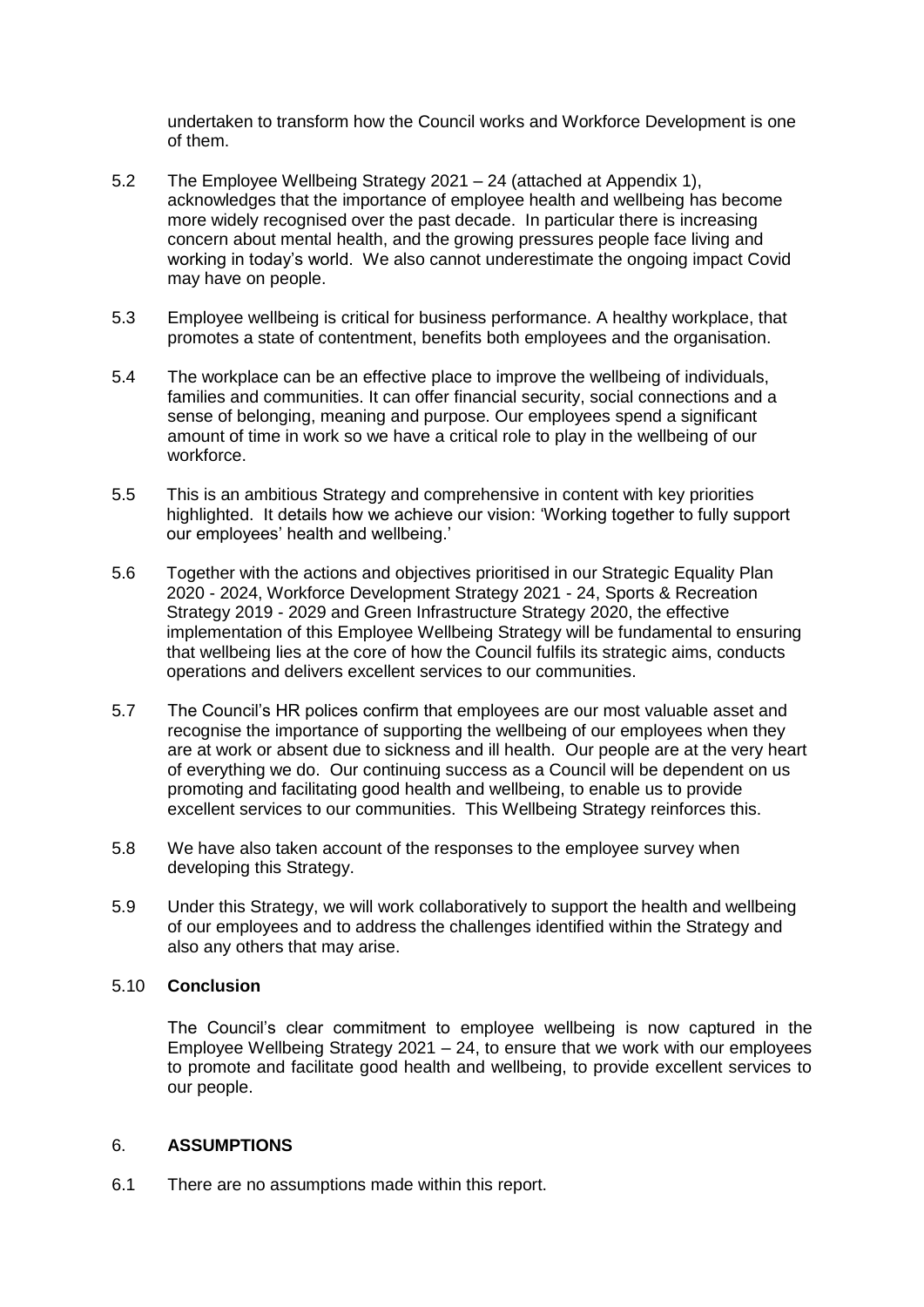## 7. **SUMMARY OF INTEGRATED IMPACT ASSESSMENT**

- 7.1 The Public Sector Equality Duty requires the Council to have "due regard" to the need to eliminate unlawful discrimination, harassment and victimisation; advance equality of opportunity between different groups; and foster good relations between different groups. It is recognised that the key principles of this Employee Wellbeing Strategy will have significant benefits for our employees.
- 7.2 This Strategy outlines our aspirations of being recognised as an employer of choice in terms of our approach to diversity, equalities, personal well-being, learning, being forward thinking and resilient to change and leadership development. Strengthening Inclusivity and Equality lies at the heart of this strategy.
- 7.3 The information collated through research, consultation, engagement (staff survey) and employee data has provided significant insights and evidence around which we were able to develop a holistic framework.
- 7.4 By strengthening the five key areas identified in the strategy, we can create a supportive and nurturing work environment that effectively supports employee physical and mental health and wellbeing.
- 7.5 The Integrated Impact Assessment is attached at Appendix 2.

## **8. FINANCIAL IMPLICATIONS**

8.1 There are no immediate financial implications to this report. Any budgetary requirements to support wellbeing will be subject to appropriate authorisation.

## **9. PERSONNEL IMPLICATIONS**

9.1 The personnel implications are included in the report.

## **10. CONSULTATIONS**

10.1 The consultation responses have been incorporated in the Strategy.

## **11. STATUTORY POWER**

- 11.1 Local Government Act 1972
- Author: Lynne Donovan, Head of People Services
- Consultees: Corporate Management Team Cllr Colin Gordon, Cabinet Member for Corporate Services Leadership Team HR Strategy Group HR Management Team Stephen Pugh, Head of Communications Emma Townsend, Health and Safety Manager